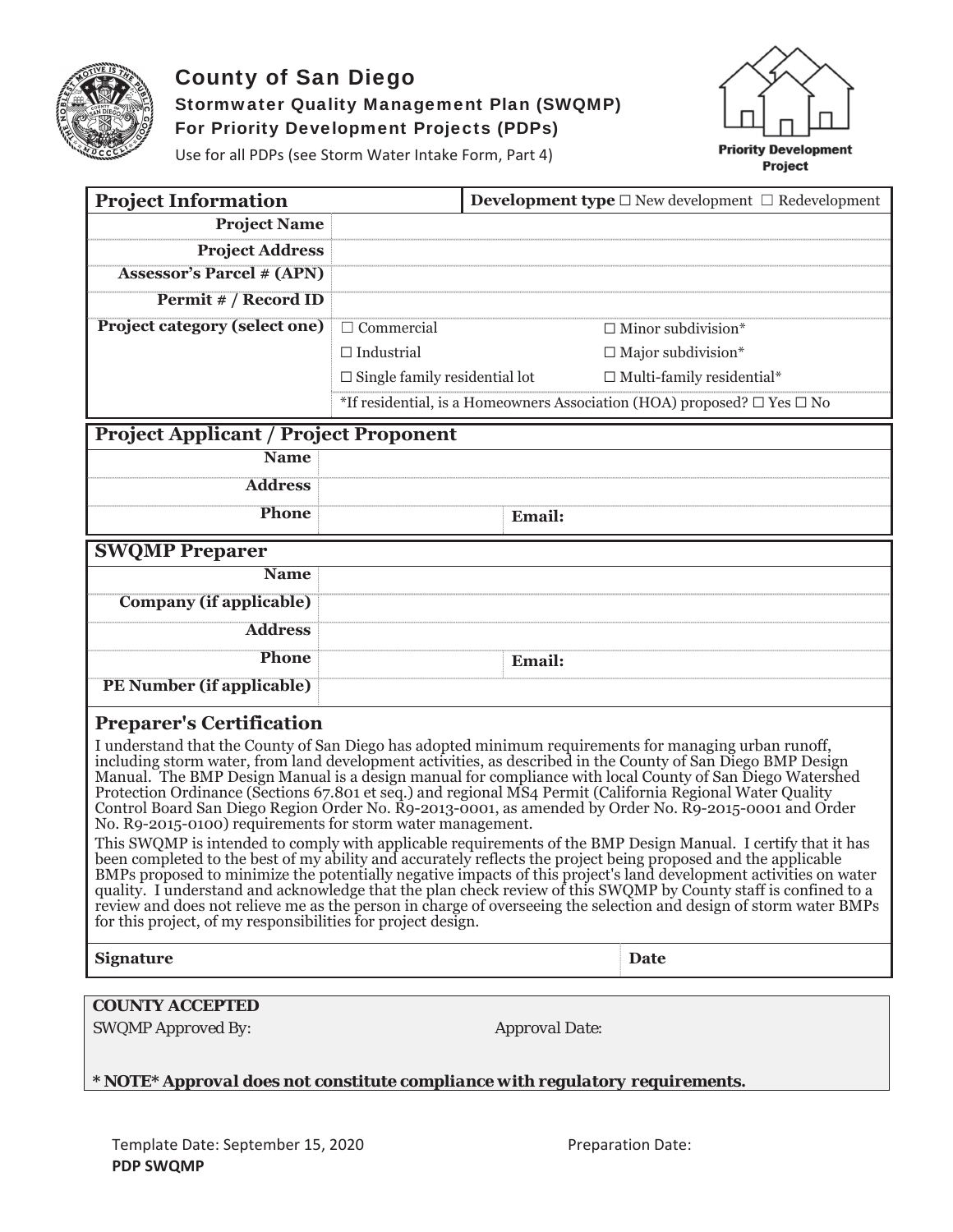| <b>Scope of SWQMP Submittal (Required)</b>                                                                |                                                                                                     |  |  |
|-----------------------------------------------------------------------------------------------------------|-----------------------------------------------------------------------------------------------------|--|--|
| Select the option that describes the scope of this SWQMP Submittal. Document your selection as indicated. |                                                                                                     |  |  |
| <b>SWQMP Scope</b>                                                                                        | <b>Required Documentation</b>                                                                       |  |  |
| a. SWQMP addresses the entire project                                                                     | No additional documentation.                                                                        |  |  |
| <b>b. SWQMP implements requirements of</b><br>an earlier master SWQMP submittal                           | Include a copy of the previous submittal as <b>Attachment 4</b> .                                   |  |  |
| c. First of multiple SWQMP submittals                                                                     | Identify below the elements addressed in this submittal and<br>in future submittals.                |  |  |
| (1) Elements addressed in current submittal (streets, common areas, first project phase, etc.):           |                                                                                                     |  |  |
|                                                                                                           |                                                                                                     |  |  |
|                                                                                                           | (2) Elements to be addressed in future submittal(s) (individual lots, future project phases, etc.): |  |  |
|                                                                                                           |                                                                                                     |  |  |

**Submittal Record:** List the dates of SWQMP and plan submittals and updates. Briefly describe key changes from previous versions. If responding to plan check comments, note this in the entry and attach the responses as applicable.

| No.            | <b>Date</b>         | <b>Summary of Changes</b>                   |
|----------------|---------------------|---------------------------------------------|
|                |                     | <b>Preliminary Design / Planning / CEQA</b> |
| $\mathbf{1}$   |                     | <b>Initial Submittal</b>                    |
| $\overline{2}$ |                     |                                             |
| 3              |                     |                                             |
|                |                     |                                             |
|                | <b>Final Design</b> |                                             |
| 1              |                     | <b>Initial Submittal</b>                    |
| $\overline{2}$ |                     |                                             |
| 3              |                     |                                             |
|                |                     |                                             |
|                | <b>Plan Changes</b> |                                             |
| 1              |                     | <b>Initial Submittal</b>                    |
| $\overline{2}$ |                     |                                             |
| 3              |                     |                                             |
|                |                     |                                             |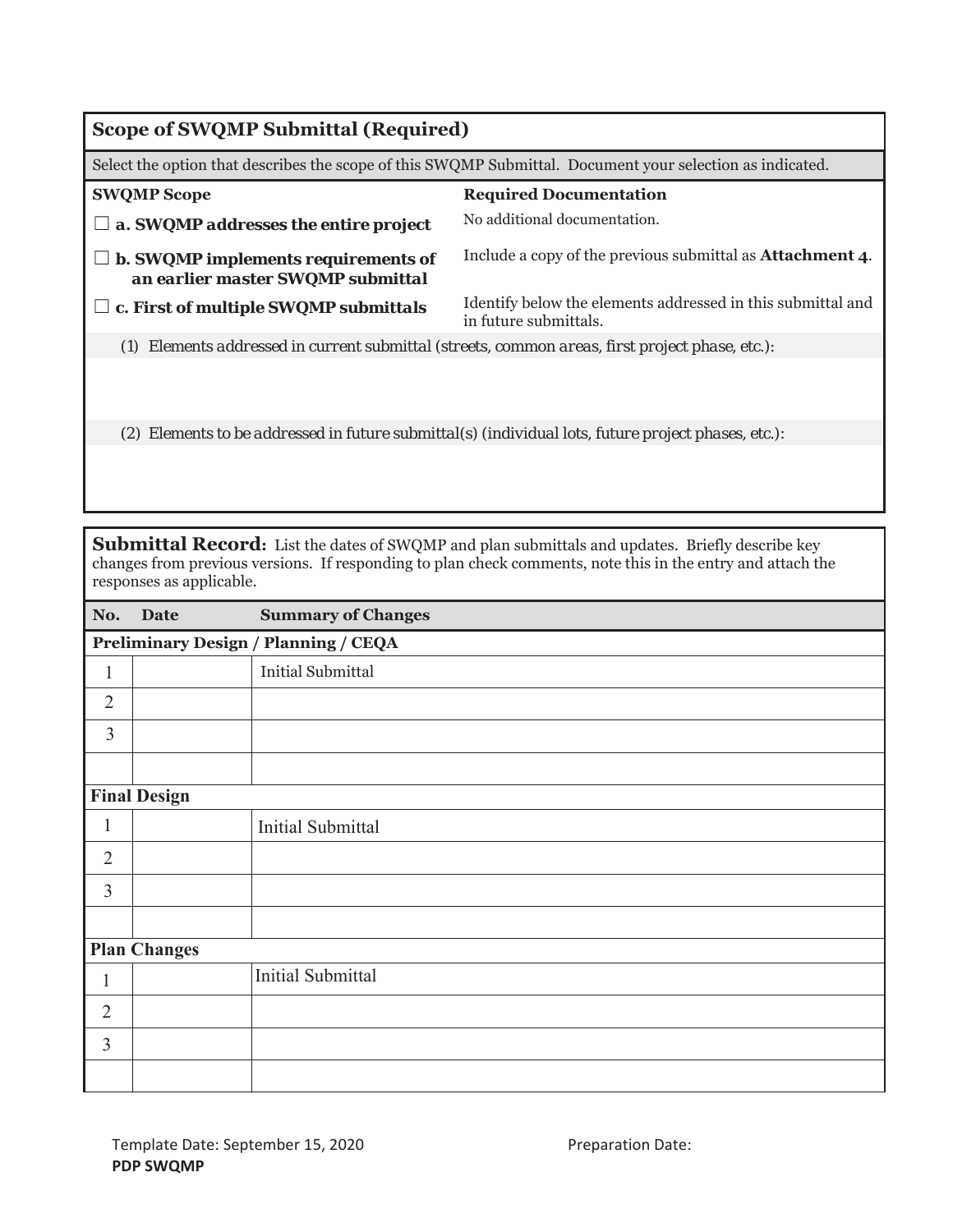# **General Directions**

Note: These directions may be omitted from the print version of the SWQMP submittal.

### c **Scope of SWQMP Submittal and Submittal Record (inside front cover)**

Use the *Submittal Scope* table to document the scope of activities covered under this SWQMP Form. Select one of the three options presented.

- **SWQMP addresses the entire project**. If this SWQMP form addresses the entire project from start to finish, additional documentation of the project scope is not required.
- x *SWQMP implements requirements of an earlier master SWQMP submittal*. If this SWQMP Form implements requirements identified in an earlier master SWQMP Form, documentation of those earlier requirements must be provided. Include a copy of the previous submittal as **Attachment 4**.
- **First of multiple SWQMP submittals**. If this is the first of multiple SWQMP submittals, use the spaces provided under Part c to identify and briefly describe which project elements are addressed in this submittal and which ones will be addressed in future submittals. For example, this PDP addresses only streets and roads, but individual lots will be documented in future submittals.

Use the *Submittal Record* table to list the dates of any updates to the SWQMP or construction plans. Briefly describe key changes from previous versions. If responding to plan check comments, note this in the entry and attach the responses as applicable.

## d **PDP SWQMP Submittal Checklist**

The checklist on Page 1 summarizes the tables and attachments to be included with this PDP SWQMP submittal. It should be filled out after completing the remainder of the form. Tables and attachments with boxes already checked  $(\boxtimes)$  are required for all projects. All tables are required. The applicability of attachments not already checked will be identified during the completion of this form.

## e **Attachment 1: Stormwater Intake Form**

Submit a copy of your completed *Storm Water Intake Form* as **Attachment 1**.

## f **Tables 1, 2, and 3: Baseline Site Design and Source Control BMPs**

**Table 1 Completion:** Complete **Table 1** to document existing and proposed site features and the BMPs to be implemented for them. All BMPs must be implemented *where applicable and feasible*. Applicability is generally assumed if a feature exists or is proposed.

Table 2 Completion: Table 2 is not required for Small Residential Projects. Applicants should check the box at the top of the table to confirm it does not apply.

*Small Residential Projects* are those requiring *either:* a Building Permit, Minor Residential Grading Permit, or Site Plan Permit for a single family home; *or* a Tentative Parcel Map Permit for up to 4 single family homes and a remainder parcel.

All other projects must complete **Table 2** to identify applicable requirements for documenting pollutantgenerating sources/ features and source control BMPs.

BMPs must be implemented for **Table 1** and **2** features *where feasible*. Leaving the box for a BMP unchecked means it will not be implemented (either partially or fully) either because it is inapplicable or infeasible. Explanations must be provided in **Table 3**. Tables 1 and 2 both provide specific instructions on when explanations are required.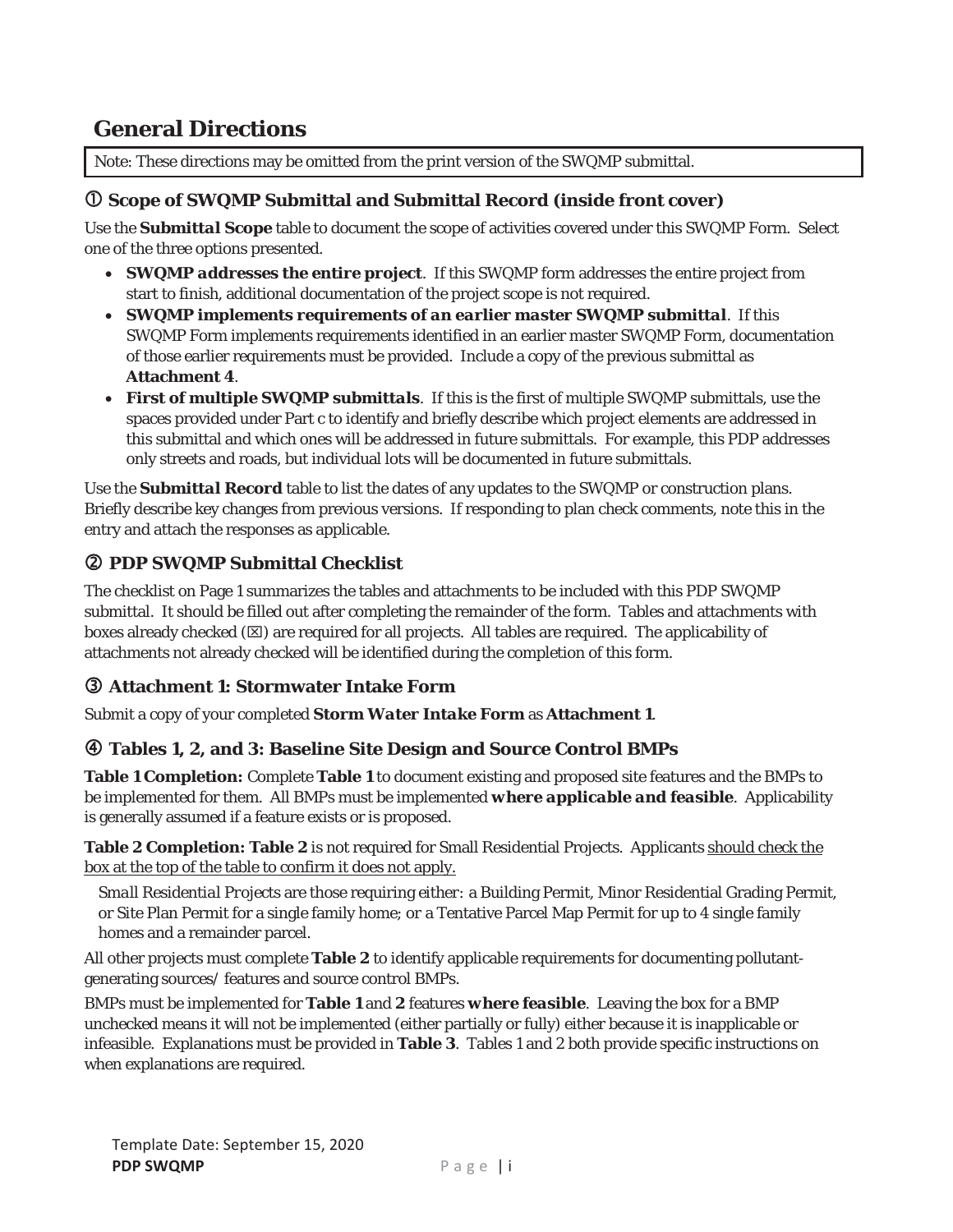## g **Attachment 5: Existing Site and Drainage Description**

Complete **Attachment 5** to provide a description of (1) the existing pre-development condition of the site, and (2) existing and proposed drainage conditions for the site. If required, include a copy of the site Drainage Study with Attachment 5.

### $\circ$  **Structural Performance Standards**

Determine which Structural Performance Standards apply to the PDP, where they apply, and which compliance strategies you will use to satisfy them. Record your selections in **Table 4** as follows.

 **Table 4, Part A.1, Selection of Standards:** First select the standards that apply to the project.

- x *Pollutant control plus Pollutant control plus* Select if the PDP is <u>not exempt</u> from hydromodification management<br>*hydromodification* requirements. It must satisfy <u>both</u> the Pollutant Control Performance Standard (BMPDM Section 2.2) and the Hydromodification Management Performance Standard (BMPDM Section 2.3).
- *Pollutant control only* Select if the PDP is exempt from hydromodification management requirements per BMPDM Section 6.1. Document the exemption in **Attachment 9**.

 **Table 4, Part A.2, Application of Standards:** Next indicate where on the site the standards apply.

- **•** If this is a New Development Project, the standards apply to all impervious surfaces on the site.
- If this is a Redevelopment Project, their applicability will depend on the ratio of created or replaced impervious areas to existing impervious areas (see BMPDM Section 1.7). Complete the calculations in the table to determine your obligation. The **percent (%) impervious created or replaced (c)** is determined by dividing the **impervious area created or replaced (b)** by the **existing impervious area (a)** and multiplying the result by 100.
	- $\circ$  **If c is 50% or more**: The standards apply to all impervious surfaces on the site  $(a + b)$ .
	- o **If c is less than 50%**: The standards apply only to created or replaced impervious surfaces (b only).

#### **Table 4, Part B.1: Summary of Required Attachments (1 through 5)**

Use this part of the table to summarize which of Attachments 1 through 5 will be included with the SWQMP submittal. If you are completing an **electronic version** of this form, your selections will be automatically recorded based on your previous input. If you are completing a **hard copy** of this form, you must manually select Attachments 3 and 4 as applicable (see pages 4 and 6). Note that Attachments 1,2, and 5 are required for all projects.

### **Table 4, Part B.2: Selection of Compliance Strategies**

Complete Part B.2 to document which compliance options will be used to satisfy the applicable standards for the site. Before doing so, you must determine which option will be used for each DMA. The following four potential design options are presented in detail in BMPDM Chapters 5 and 6.

- 1. **Self-mitigating DMAs** (BMPDM Section 5.2.1)
- 2. **De Minimis DMAs** (BMPDM Section 5.2.2)
- 3. **Self-retaining DMAs** (BMPDM Section 5.2.3)
- 4. **Structural BMPs**
	- o Pollutant Control BMPs (BMPDM Sections 5.4)
	- o Hydromodification BMPs (BMPDM Chapter 6)
	- o Alternative Compliance Project (BMPDM Section 1.8)

Only one compliance option may be used per individual DMA. Regardless of which option is selected for any DMA, it must fully satisfy the applicable standard(s) determined in Part A.1.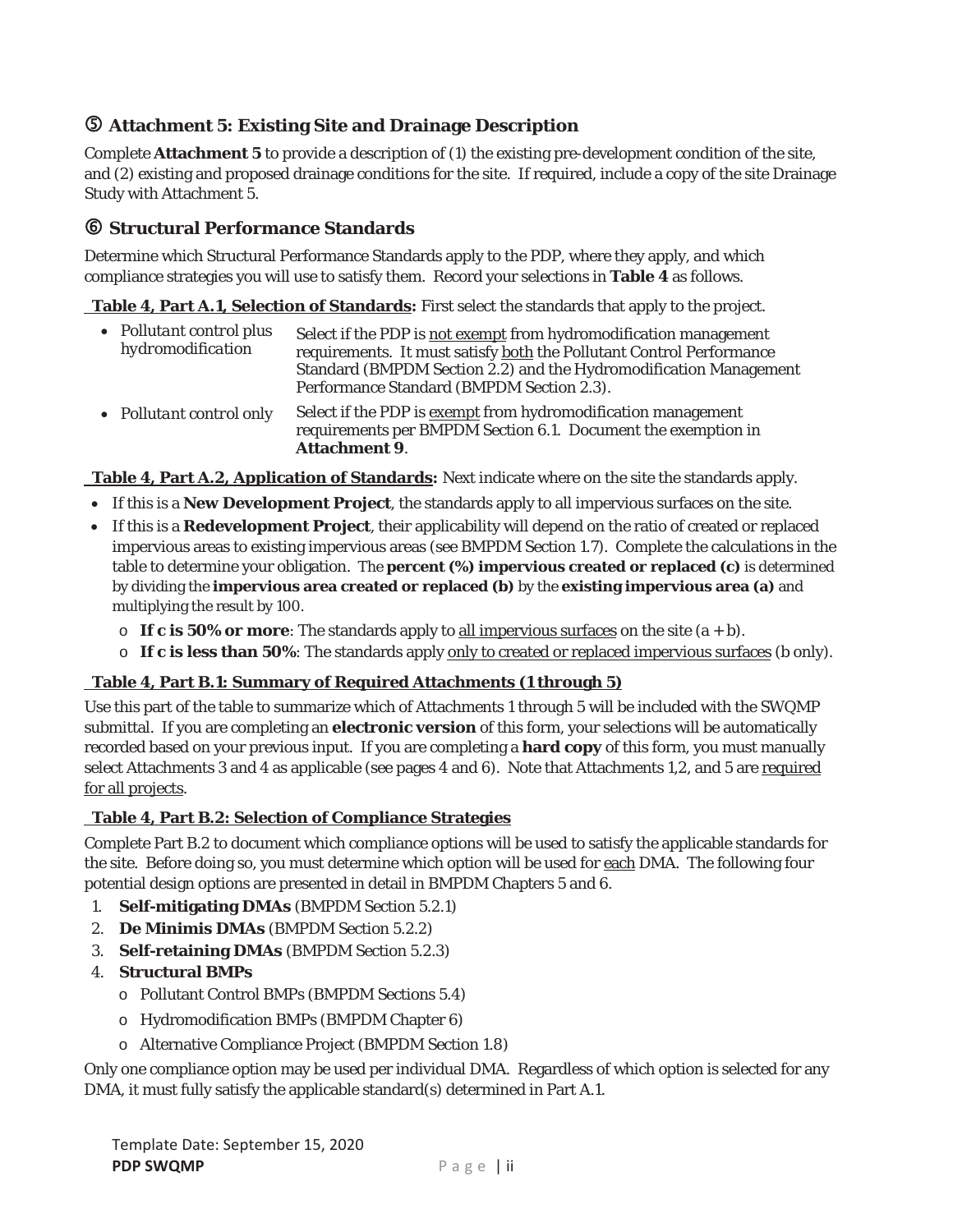On the left side of Part B, check the applicable boxes for each compliance option to be used.

## i **Summary of Additional Required Attachments (6 through 12)**

You must complete and submit each attachment identified for the compliance options selected. Applicable attachments are listed to the right of each compliance option. If you are completing an **electronic version** of this form, the required attachments for each design option will automatically be selected when you choose the compliance option. As noted above, these selections will also be recorded on the PDP SWQMP Submittal Checklist (Page 1). If you are completing a **hard copy** of this form, you will need to manually check the boxes for each applicable attachment on both pages.

Note that Attachment 9 (Critical Coarse Sediment Yield Areas) is required for all PDPs. If the PDP is exempt from hydromodification requirements, the exemption must be documented in Attachment 9.

## j **Table 5: Critical Coarse Sediment Yield Area Requirements**

Complete **Table 5** to select a compliance pathway for addressing Critical Coarse Sediment Yield Area (CCSYA) requirements for the PDP. See BMPDM Appendix H for additional description of requirements and options. Document Table 5 selections, including hydromodification management exemptions, in **Attachment 9**.

## k **Tables 6 and 7: Temporary Construction Phase BMPs**

Complete **Table 6** to document the minimum construction BMPs to be implemented for the project. Each BMP must be implemented *where applicable and feasible*. At least one BMP must be selected for each construction activity listed in the table (except Erosion Control for Disturbed Slopes, which requires one BMP per season).

If applicable, use **Table 7** to describe why BMPs not selected in Table 6 are either infeasible or are only partially feasible. Justifications must be provided for all construction activity types for which NO BMPs were selected. If requested by County staff, also justify why specific individual BMPs were not selected.

## l **Attachment 2: DMA Exhibits and Construction Plans**

Exhibits and construction plan sets incorporating all applicable site features, activities, and BMPs identified in **Tables 1, 2, and 6** must be submitted as **Attachment 2 (DMA Exhibits and Construction Plan Sheets)**. See the Attachment 2 cover sheet for additional instructions.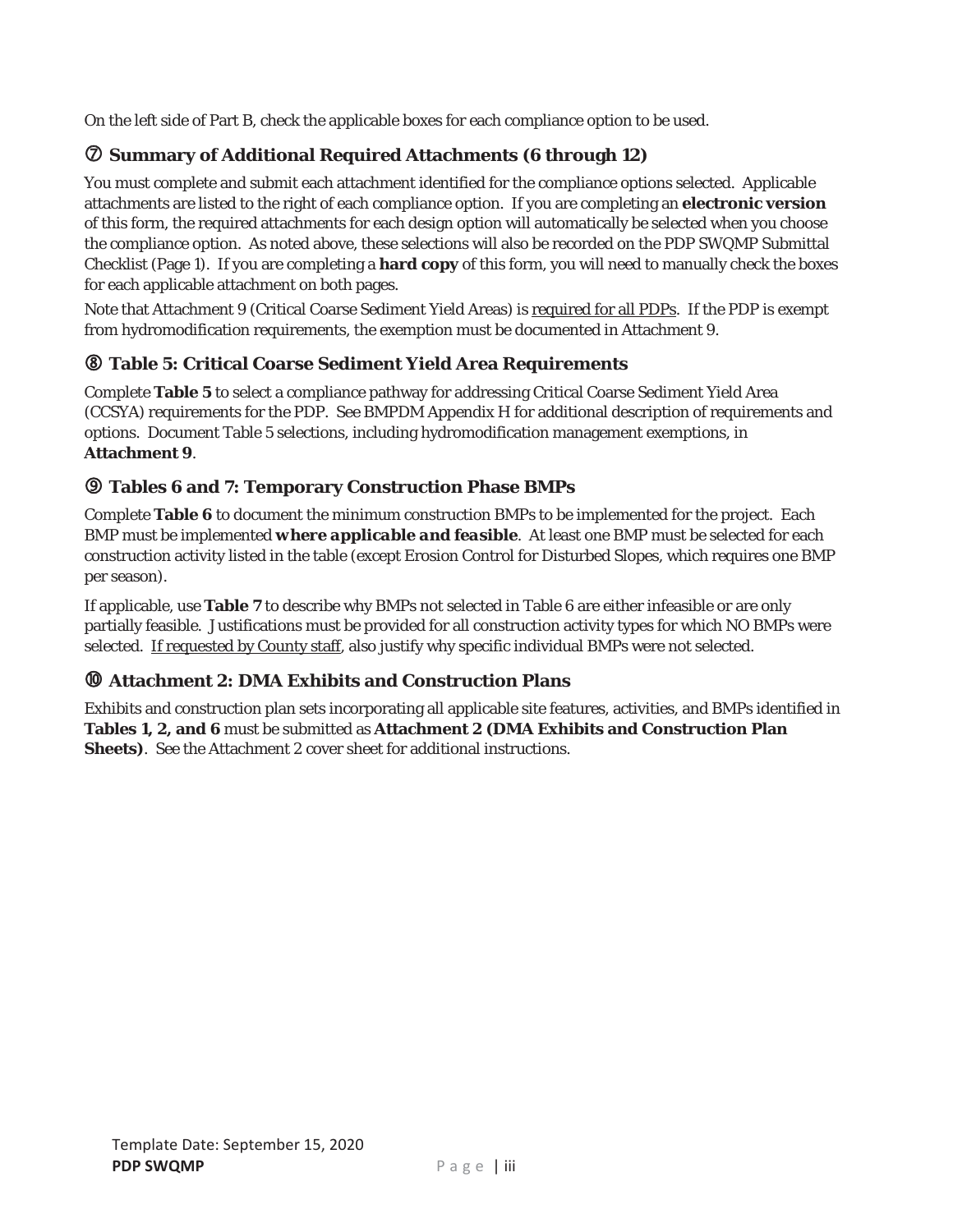# **PDP SWQMP Submittal Checklist**

**SWQMP Tables:** All of the tables below must be completed.

|                                                                             | Page 3 |
|-----------------------------------------------------------------------------|--------|
|                                                                             | Page 4 |
| <b>⊠ Table 4: DMA Structural Compliance Strategies and Documentation </b>   | Page 5 |
| <b>Example 5: Critical Coarse Sediment Yield Area (CCSYA) Requirements </b> | Page 6 |
|                                                                             | Page 7 |
|                                                                             |        |

SWQMP Attachments<sup>1</sup>: Use the checklist below to identify which attachments will be included with this submittal. Attachments with boxes already checked  $(\boxtimes)$  are required for all projects. The applicability of other attachments will be determined upon completing this form.

- ⊠ Attachment 1: Storm Water Intake Form
- $\boxtimes$  Attachment 2: DMA Exhibits and Construction Plan Sheets

 $\Box$  Attachment 3: Reserved for Future Use

 $\Box$  Attachment 4: Previous SWQMP Submittals

- ⊠ Attachment 5: Existing Site and Drainage Description
- $\Box$  Attachment 6: Documentation of DMAs without Structural BMPs
- $\Box$  Attachment 7: Documentation of DMAs with Structural Pollutant Control BMPs
- $\Box$  Attachment 8: Documentation of DMAs with Structural Hydromodification Management BMPs
- $\Box$  Attachment 9: Management of Critical Coarse Sediment Yield Areas
- $\Box$  Attachment 10: BMP Installation Verification Form
- $\Box$  Attachment 11: BMP Maintenance Agreements and Plans
- $\Box$  Attachment 12: Documentation of Alternative Compliance Projects (ACPs)

After completing the remainder of this form, check the applicable SWQMP Attachment boxes to summarize your selections.

Preparation Date:

<sup>&</sup>lt;sup>1</sup> All SWQMP Attachments are available at www.sandiego.gov/stormwater under the Development Resources tab, Submittal Templates.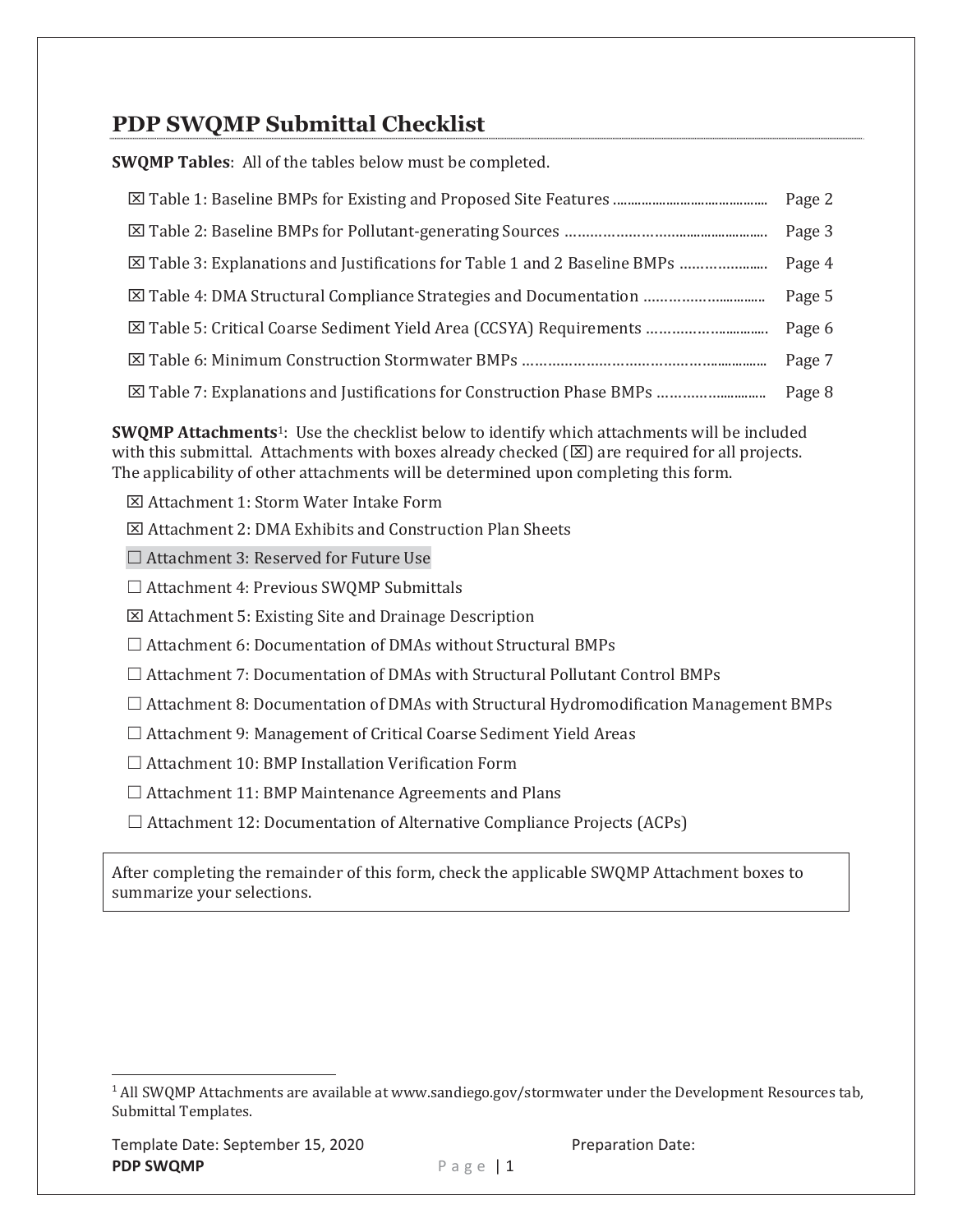|                                                                                                                                                                                                                             | A. BMPs for Existing Natural Site Features (See Fact Sheet BL-1)                                                                                                                                    |                                                                    |                                                            |                                                                                                                                                                             |  |  |  |
|-----------------------------------------------------------------------------------------------------------------------------------------------------------------------------------------------------------------------------|-----------------------------------------------------------------------------------------------------------------------------------------------------------------------------------------------------|--------------------------------------------------------------------|------------------------------------------------------------|-----------------------------------------------------------------------------------------------------------------------------------------------------------------------------|--|--|--|
| 1. Check the boxes below for each existing<br>2. Select the BMPs to be implemented for each identified feature.<br>feature on the site.<br>Explain why any BMP not selected is infeasible in Table 3.                       |                                                                                                                                                                                                     |                                                                    |                                                            |                                                                                                                                                                             |  |  |  |
|                                                                                                                                                                                                                             |                                                                                                                                                                                                     | <b>Conserve natural</b><br>features (SD-G)                         |                                                            | <b>Provide buffers around</b><br>waterbodies (SD-H)                                                                                                                         |  |  |  |
| $\Box$ Natural waterbodies                                                                                                                                                                                                  |                                                                                                                                                                                                     |                                                                    |                                                            |                                                                                                                                                                             |  |  |  |
| $\Box$ Natural storage reservoirs & drainage corridors                                                                                                                                                                      |                                                                                                                                                                                                     |                                                                    |                                                            |                                                                                                                                                                             |  |  |  |
| $\Box$ Natural areas, soils, & vegetation (incl. trees)                                                                                                                                                                     |                                                                                                                                                                                                     | <b>CONTRACT</b>                                                    |                                                            |                                                                                                                                                                             |  |  |  |
| B. BMPs for Common Impervious Outdoor Site Features (See Fact Sheet BL-2)                                                                                                                                                   |                                                                                                                                                                                                     |                                                                    |                                                            |                                                                                                                                                                             |  |  |  |
| 1. Check the boxes below for<br>each proposed feature.                                                                                                                                                                      |                                                                                                                                                                                                     |                                                                    |                                                            | 2. Select the BMPs to be implemented for each proposed feature. If neither BMP SD-B<br>nor SD-I is selected for a feature, explain why both BMPs are infeasible in Table 3. |  |  |  |
|                                                                                                                                                                                                                             | a. Direct runoff to<br>pervious areas<br>$(SD-B)$                                                                                                                                                   | <b>b. Construct surfaces</b><br>from permeable<br>materials (SD-I) |                                                            | c. Minimize the size of<br>impervious areas                                                                                                                                 |  |  |  |
| $\Box$ Streets and roads                                                                                                                                                                                                    |                                                                                                                                                                                                     |                                                                    |                                                            | $\Box$ Check this box to confirm                                                                                                                                            |  |  |  |
| $\Box$ Sidewalks & walkways                                                                                                                                                                                                 |                                                                                                                                                                                                     |                                                                    | that all impervious areas on<br>the site will be minimized |                                                                                                                                                                             |  |  |  |
| $\Box$ Parking areas & lots                                                                                                                                                                                                 |                                                                                                                                                                                                     |                                                                    |                                                            | where feasible.                                                                                                                                                             |  |  |  |
| $\Box$ Driveways                                                                                                                                                                                                            |                                                                                                                                                                                                     |                                                                    |                                                            | If this box is not checked,                                                                                                                                                 |  |  |  |
| $\Box$ Patios, decks, & courty and s                                                                                                                                                                                        |                                                                                                                                                                                                     |                                                                    | identify the surfaces that<br>cannot be minimized in Table |                                                                                                                                                                             |  |  |  |
| $\Box$ Hardcourt recreation areas                                                                                                                                                                                           |                                                                                                                                                                                                     |                                                                    |                                                            | 3, and explain why it is<br>infeasible to do so.                                                                                                                            |  |  |  |
| $\Box$ Other:                                                                                                                                                                                                               |                                                                                                                                                                                                     | Г                                                                  |                                                            |                                                                                                                                                                             |  |  |  |
| $\mathbf{C}$ .<br>one BMP below.                                                                                                                                                                                            | $\Box$ BMPs for Rooftop Areas: Check this box if rooftop areas are proposed and select at least<br>(See Fact<br>Sheet BL-3)<br>If no BMPs are selected, explain why they are infeasible in Table 3. |                                                                    |                                                            |                                                                                                                                                                             |  |  |  |
| 1. Direct runoff to<br>pervious areas (SD-B)                                                                                                                                                                                | 2. Install green roofs (SD-C)                                                                                                                                                                       |                                                                    |                                                            | 3. Install rain barrels (SD-E)                                                                                                                                              |  |  |  |
|                                                                                                                                                                                                                             |                                                                                                                                                                                                     |                                                                    |                                                            |                                                                                                                                                                             |  |  |  |
| D.<br>$\Box$ BMPs for Landscaped Areas: Check this box if landscaping is proposed and select at least<br>(See Fact<br>one BMP below.<br>Sheet BL-4)<br>If no BMPs are selected, explain why they are infeasible in Table 3. |                                                                                                                                                                                                     |                                                                    |                                                            |                                                                                                                                                                             |  |  |  |
| 1. Sustainable Landscaping (SD-K)<br>$\Box$                                                                                                                                                                                 |                                                                                                                                                                                                     |                                                                    |                                                            |                                                                                                                                                                             |  |  |  |

## Table 1 - Baseline BMPs for Existing and Proposed Site Features

Note: All features and BMPs must be shown on applicable construction plans. See applicable Fact Sheets in Appendix C of the BMP Design Manual for additional information.

Note: Use Table 3 to explain BMP infeasibility or inapplicability, or to describe features or BMPs not listed in this table. Additional explanation may be required by the County.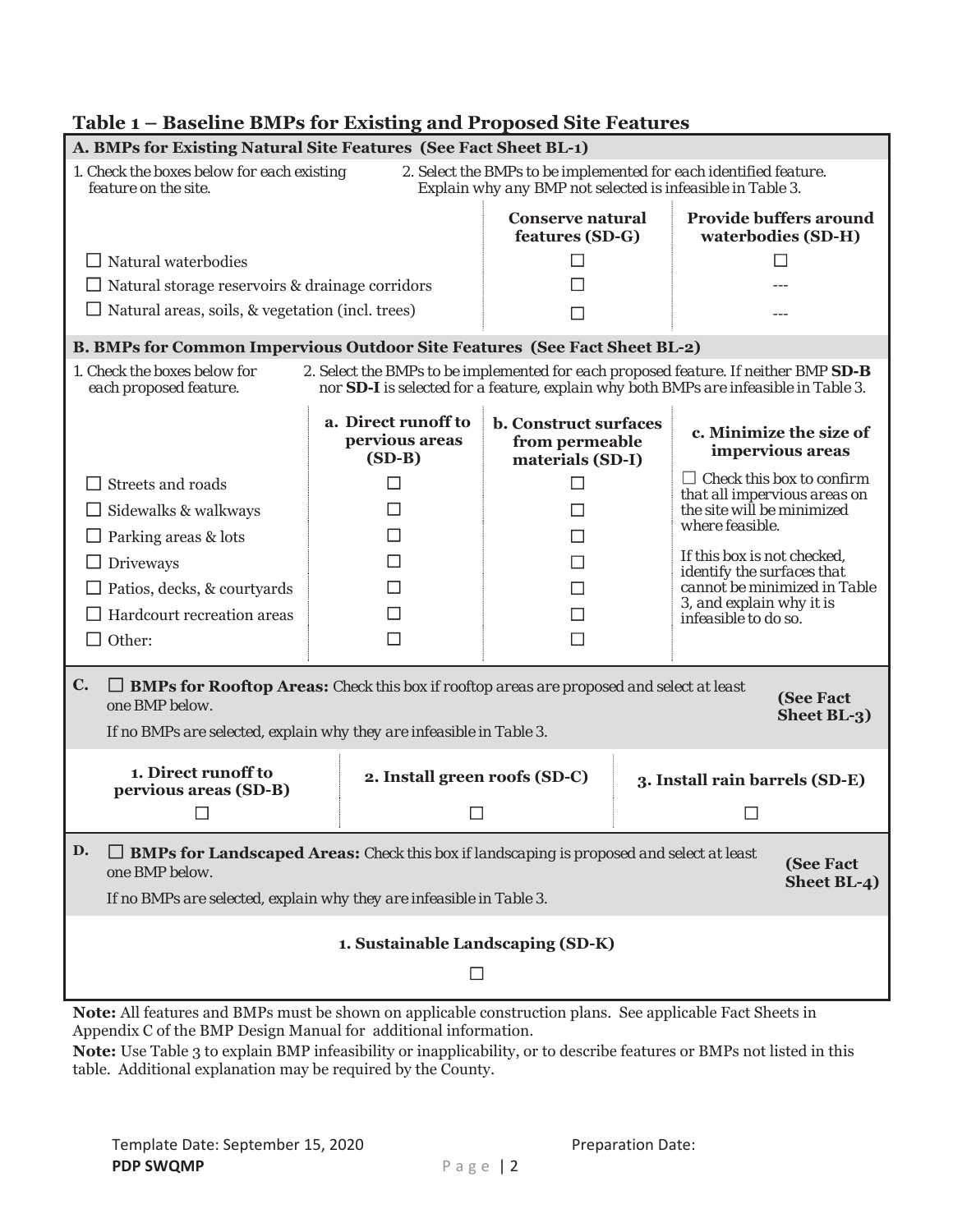| $\Box$ If this is a <b>Small Residential Project</b> , check this box and skip the rest of this table. |                                                     |                                                                                                                 |                                                  |                                                                                 |                                        |                                                                                 |                    |  |  |
|--------------------------------------------------------------------------------------------------------|-----------------------------------------------------|-----------------------------------------------------------------------------------------------------------------|--------------------------------------------------|---------------------------------------------------------------------------------|----------------------------------------|---------------------------------------------------------------------------------|--------------------|--|--|
| A. Management of Stormwater Discharges                                                                 |                                                     |                                                                                                                 |                                                  |                                                                                 |                                        |                                                                                 |                    |  |  |
| 1. Identify all proposed outdoor<br>work areas below                                                   |                                                     | 2. Which BMPs will be used to prevent<br>materials from contacting rainfall or runoff?<br>(See Fact Sheet BL-5) |                                                  | 3. Where will runoff from the work area be routed?<br>(See Fact Sheet BL-6)     |                                        |                                                                                 |                    |  |  |
| $(\Box$ Check here if none are proposed)                                                               |                                                     | (Select all feasible BMPs for each work area <sup>2</sup> )                                                     |                                                  | (Select one or more option for each work area)                                  |                                        |                                                                                 |                    |  |  |
|                                                                                                        | Overhead<br>covering<br>(rooftops, etc.)<br>$SC-A)$ | <b>Separation of</b><br>flows from<br>adjacent areas<br>(berms, etc.)<br>$(SC-B)$                               | Wind<br>protection<br>(screens, etc.)<br>$SC-C)$ | <b>Sanitary</b><br>sewer <sup>3</sup><br>$(SC-D)$                               | <b>Containment</b><br>system<br>$SC-E$ | <b>Stormwater</b><br><b>S-BMP or SSD-</b><br><b>BMP4</b>                        | Other <sup>5</sup> |  |  |
| $\Box$ Trash & Refuse Storage<br>$\Box$ Materials & Equipment Storage<br>$\Box$ Loading & Unloading    |                                                     |                                                                                                                 | $\Box$                                           |                                                                                 | $\Box$<br>$\Box$                       |                                                                                 |                    |  |  |
| $\Box$ Fueling<br>$\Box$ Maintenance & Repair<br>$\Box$ Vehicle & Equipment Cleaning<br>$\Box$ Other:  |                                                     |                                                                                                                 | ---                                              |                                                                                 | $\Box$<br>$\Box$<br>$\Box$             |                                                                                 |                    |  |  |
| <b>B. Prevention of Non-stormwater Discharges (See Fact Sheet BL-7)</b>                                |                                                     |                                                                                                                 |                                                  |                                                                                 |                                        |                                                                                 |                    |  |  |
| Select one option for each feature below:                                                              |                                                     |                                                                                                                 |                                                  |                                                                                 |                                        |                                                                                 |                    |  |  |
| • Storm drain inlets and catch basins                                                                  |                                                     | $\Box$ are not proposed                                                                                         |                                                  |                                                                                 |                                        | $\Box$ will be labeled with stenciling or signage to discourage dumping (SC-F)  |                    |  |  |
| • Educational BMP Signage                                                                              |                                                     | $\Box$ are not proposed                                                                                         |                                                  | $\Box$ will be labeled with educational signage for BMP (SC-G)                  |                                        |                                                                                 |                    |  |  |
| • Interior work surfaces, floor drains, & sumps                                                        |                                                     | $\Box$ are not proposed                                                                                         |                                                  | $\Box$ will not discharge directly or indirectly to the MS4 or receiving waters |                                        |                                                                                 |                    |  |  |
| • Drain lines (e.g., air conditioning, boiler, etc.)                                                   |                                                     | $\Box$ are not proposed                                                                                         |                                                  | $\Box$ will not discharge directly or indirectly to the MS4 or receiving waters |                                        |                                                                                 |                    |  |  |
| • Fire sprinkler test water                                                                            |                                                     | $\Box$ are not proposed                                                                                         |                                                  |                                                                                 |                                        | $\Box$ will not discharge directly or indirectly to the MS4 or receiving waters |                    |  |  |

#### **Table 2 – Baseline BMPs for Pollutant-generating Sources**

**Note:** All outdoor features and BMPs in this table must be shown on applicable construction plans. See applicable Fact Sheets in Appendix C of the BMP Design Manual for additional information. **Note:** Use Table 3 to explain BMP infeasibility or inapplicability, or to describe features or BMPs not listed in this table. Additional explanation may be required by the County.

 $^2$  Each BMP is required where feasible. If none are selected for any feature, explain why they are infeasible in Table 3.

<sup>&</sup>lt;sup>3</sup> Separate wastewater agency approvals may be required.

 $^4$  Structural Treatment Control BMPs (S-BMPs) and Significant Site Design BMPs (SSD-BMPs) may not receive discharges from work areas that concentrate pollutants in a manner that will impair their functioning. Discharges from the proposed work area must also be included in DCV calculations for the applicable BMP.

<sup>&</sup>lt;sup>5</sup> Describe other proposed options for managing stormwater discharges in Table 3.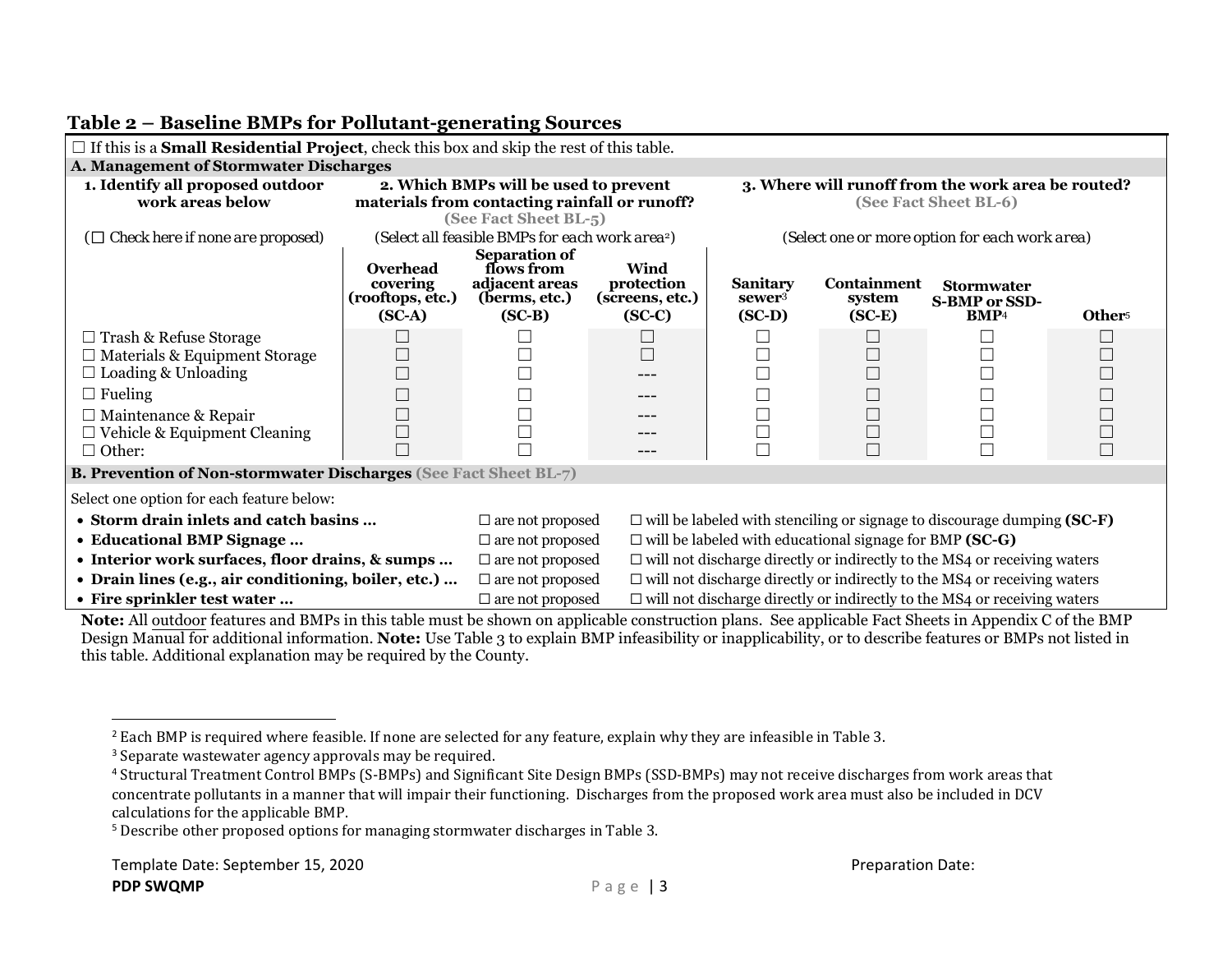# Table 3 - Explanations and Justifications for Table 1 and 2 Baseline BMPs

|                                          |                                                                                                                                                                                                                                                                                                                                              | $\Box$ Check here if no explanations or justifications for Table 1 or 2 BMPs are required. |  |  |  |  |
|------------------------------------------|----------------------------------------------------------------------------------------------------------------------------------------------------------------------------------------------------------------------------------------------------------------------------------------------------------------------------------------------|--------------------------------------------------------------------------------------------|--|--|--|--|
| $\bullet$                                | • Required Justifications: Provide explanations of BMP inapplicability and/or infeasibility as indicated per<br>Tables 1 and 2.<br>If Requested: Justify why specific BMPs will not be implemented or will only be partially implemented.<br>Additional Explanation: Describe any proposed features and/or BMPs not listed in Tables 1 or 2. |                                                                                            |  |  |  |  |
| <b>BMP-Feature</b><br><b>Combination</b> |                                                                                                                                                                                                                                                                                                                                              | <b>Explanation</b>                                                                         |  |  |  |  |
| Feature                                  |                                                                                                                                                                                                                                                                                                                                              |                                                                                            |  |  |  |  |
| <b>BMP</b>                               |                                                                                                                                                                                                                                                                                                                                              |                                                                                            |  |  |  |  |
| Feature                                  |                                                                                                                                                                                                                                                                                                                                              |                                                                                            |  |  |  |  |
| <b>BMP</b>                               |                                                                                                                                                                                                                                                                                                                                              |                                                                                            |  |  |  |  |
| Feature                                  |                                                                                                                                                                                                                                                                                                                                              |                                                                                            |  |  |  |  |
| <b>BMP</b>                               |                                                                                                                                                                                                                                                                                                                                              |                                                                                            |  |  |  |  |
| Feature                                  |                                                                                                                                                                                                                                                                                                                                              |                                                                                            |  |  |  |  |
| <b>BMP</b>                               |                                                                                                                                                                                                                                                                                                                                              |                                                                                            |  |  |  |  |
| Feature                                  |                                                                                                                                                                                                                                                                                                                                              |                                                                                            |  |  |  |  |
| <b>BMP</b>                               |                                                                                                                                                                                                                                                                                                                                              |                                                                                            |  |  |  |  |
| Feature                                  |                                                                                                                                                                                                                                                                                                                                              |                                                                                            |  |  |  |  |
| ${\rm BMP}$                              |                                                                                                                                                                                                                                                                                                                                              |                                                                                            |  |  |  |  |
| Feature                                  |                                                                                                                                                                                                                                                                                                                                              |                                                                                            |  |  |  |  |
| <b>BMP</b>                               |                                                                                                                                                                                                                                                                                                                                              |                                                                                            |  |  |  |  |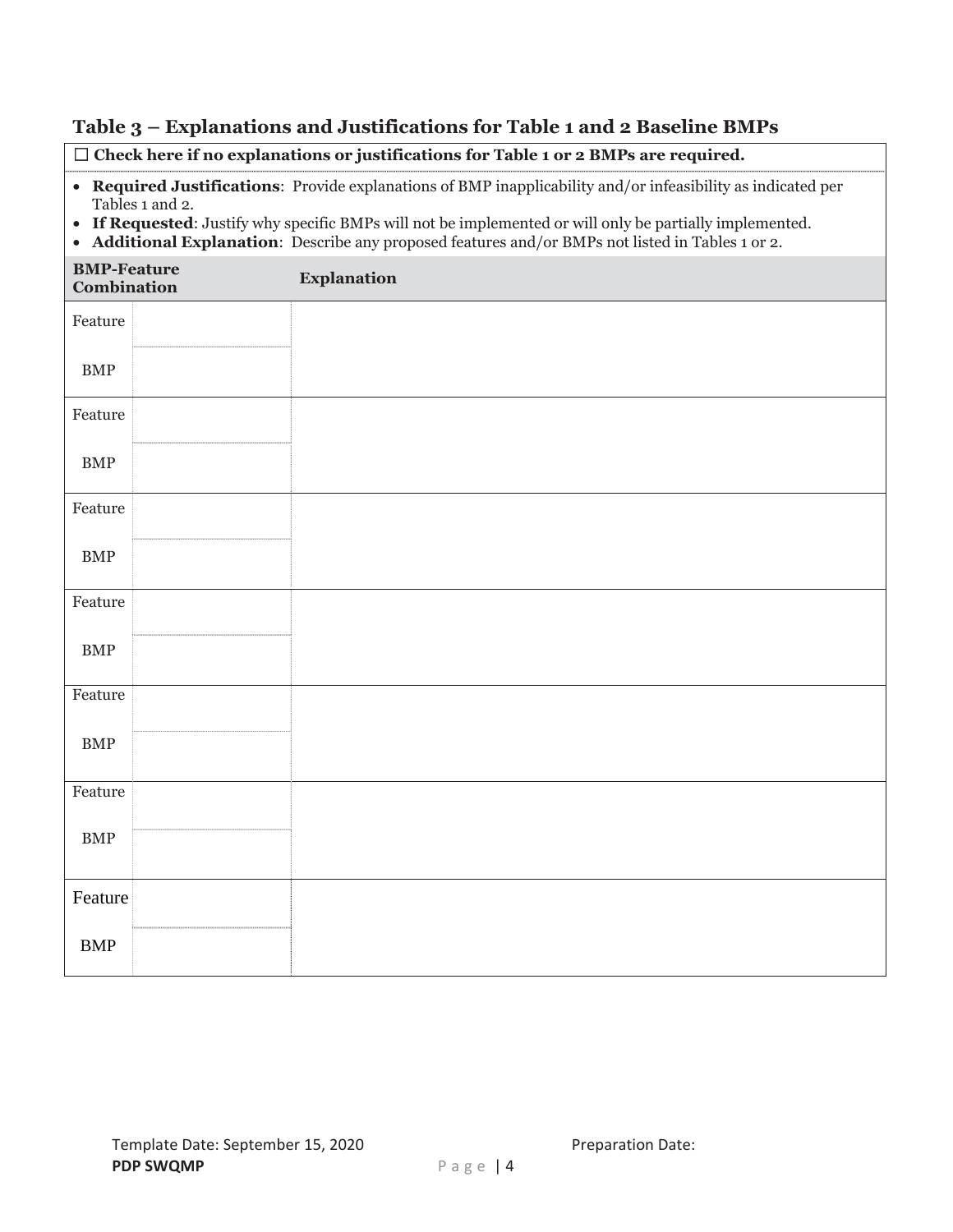| Table 4: DMA Structural Compliance Strategies and Documentation                                                                                                                                                                      |                                   |                        |                  |                                                          |  |                       |                    |                                                                                          |         |                                                  |              |
|--------------------------------------------------------------------------------------------------------------------------------------------------------------------------------------------------------------------------------------|-----------------------------------|------------------------|------------------|----------------------------------------------------------|--|-----------------------|--------------------|------------------------------------------------------------------------------------------|---------|--------------------------------------------------|--------------|
| Part A - Selection and Application Structural Performance Standards                                                                                                                                                                  |                                   |                        |                  |                                                          |  |                       |                    |                                                                                          |         |                                                  |              |
| 1. Selection of Standards (select one; see BMPDM Section 6.1)                                                                                                                                                                        |                                   |                        |                  |                                                          |  |                       |                    |                                                                                          |         |                                                  |              |
| $\Box$ a. Pollutant control + hydromodification                                                                                                                                                                                      |                                   |                        |                  |                                                          |  |                       |                    | $\Box$ b. Pollutant control only (project is exempt from hydromodification requirements) |         |                                                  |              |
| 2. Application of Structural Performance Standards (select one; see BMPDM Section 1.7)                                                                                                                                               |                                   |                        |                  |                                                          |  |                       |                    |                                                                                          |         |                                                  |              |
| $\Box$ New Development Projects: Standards apply to all impervious surfaces.                                                                                                                                                         |                                   |                        |                  |                                                          |  |                       |                    |                                                                                          |         |                                                  |              |
| $\Box$ Redevelopment Projects: Complete the calculations below. Select the applicable scenario based on the results.                                                                                                                 |                                   |                        |                  |                                                          |  |                       |                    |                                                                                          |         |                                                  |              |
| a. Existing impervious area (ft <sup>2</sup> )                                                                                                                                                                                       |                                   |                        |                  | b. Impervious area created / replaced (ft <sup>2</sup> ) |  |                       |                    | c. % Impervious created / replaced $[(b/a)*100]$                                         |         |                                                  |              |
|                                                                                                                                                                                                                                      |                                   |                        |                  |                                                          |  |                       |                    |                                                                                          |         |                                                  |              |
| $\Box$ Scenario 1: c is 50% or more: Performance standards apply to all impervious surfaces (a + b).<br>$\Box$ Scenario 2: c is less than 50%: Performance standards apply only to created or replaced impervious surfaces (b only). |                                   |                        |                  |                                                          |  |                       |                    |                                                                                          |         |                                                  |              |
| Part B - Compliance Strategies and Required Attachments                                                                                                                                                                              |                                   |                        |                  |                                                          |  |                       |                    |                                                                                          |         |                                                  |              |
|                                                                                                                                                                                                                                      | Att. 1                            |                        |                  | Att. 2                                                   |  |                       | Att. 3             | Att. 4                                                                                   |         |                                                  | Att. 5       |
| 1. Complete and submit each of the                                                                                                                                                                                                   |                                   |                        |                  | DMA Exhibits and                                         |  |                       | Previous SWQMP     |                                                                                          |         |                                                  |              |
| applicable attachments on the right.                                                                                                                                                                                                 | <b>Storm Water Intake</b><br>Form |                        |                  | <b>Construction Plan</b>                                 |  | N/A                   | Submittals         |                                                                                          |         | Existing Site and<br><b>Drainage Description</b> |              |
|                                                                                                                                                                                                                                      |                                   |                        | Sheets           |                                                          |  |                       |                    | (see inside cover)                                                                       |         |                                                  |              |
|                                                                                                                                                                                                                                      | $\overline{\mathbf{x}}$           |                        |                  | $\boxtimes$                                              |  |                       | $\Box$             | $\Box$                                                                                   |         |                                                  | $\mathbf{x}$ |
| 2. Indicate each compliance strategy below that will be                                                                                                                                                                              |                                   |                        | Att. 6<br>Att. 7 |                                                          |  | Att. 8                | Att. 9             | <b>Att. 10</b>                                                                           | Att. 11 |                                                  | Att. 12      |
| used for one or more DMAs on the site.                                                                                                                                                                                               |                                   |                        |                  | DMAs w/                                                  |  | Critical              |                    | <b>BMP</b>                                                                               |         |                                                  |              |
|                                                                                                                                                                                                                                      |                                   | <b>DMAs</b><br>without |                  | Structural<br>Pollutant                                  |  | DMAs w/<br>Structural | Coarse<br>Sediment | Installation                                                                             |         | Maintenance                                      | Alternative  |
|                                                                                                                                                                                                                                      |                                   | Structural             |                  | Control                                                  |  | Hydromod.             | Yield              | Verification                                                                             |         | Agreements/                                      | Compliance   |
|                                                                                                                                                                                                                                      |                                   | <b>BMPs</b>            |                  | <b>BMPs</b>                                              |  | <b>BMPs</b>           | Areas              | Form                                                                                     |         | Plans                                            | Projects     |
| $\Box$ Self-mitigating DMAs (BMPDM Section 5.2.1)                                                                                                                                                                                    |                                   |                        |                  |                                                          |  |                       |                    |                                                                                          |         |                                                  |              |
| $\Box$ De Minimis DMAs (BMPDM Section 5.2.2)                                                                                                                                                                                         |                                   |                        |                  |                                                          |  |                       | $\Box$             |                                                                                          |         |                                                  |              |
| □Self-retaining DMAs (BMPDM Section 5.2.3)                                                                                                                                                                                           |                                   |                        |                  |                                                          |  |                       | $\overline{\Box}$  |                                                                                          |         |                                                  |              |
| Structural BMPs (select all that apply)                                                                                                                                                                                              |                                   |                        |                  |                                                          |  |                       |                    |                                                                                          |         |                                                  |              |
| $\Box$ Pollutant Control BMPs (BMPDM Section 5.4)                                                                                                                                                                                    |                                   |                        |                  |                                                          |  |                       |                    |                                                                                          |         | ⊔                                                |              |
| □Hydromodification Control BMPs (BMPDM Chapter 6)<br>$\Box$<br>$\Box$<br>$\mathcal{L}_{\mathcal{A}}$<br>$\Box$<br>$\Box$<br>□ Alternative Compliance Project (BMPDM Section 1.8)                                                     |                                   |                        |                  |                                                          |  |                       |                    |                                                                                          |         |                                                  |              |
|                                                                                                                                                                                                                                      |                                   |                        |                  |                                                          |  |                       |                    |                                                                                          |         |                                                  |              |
|                                                                                                                                                                                                                                      |                                   |                        |                  |                                                          |  |                       |                    |                                                                                          |         |                                                  |              |

• *Attachments 1, 2, and 5 are required for all projects.*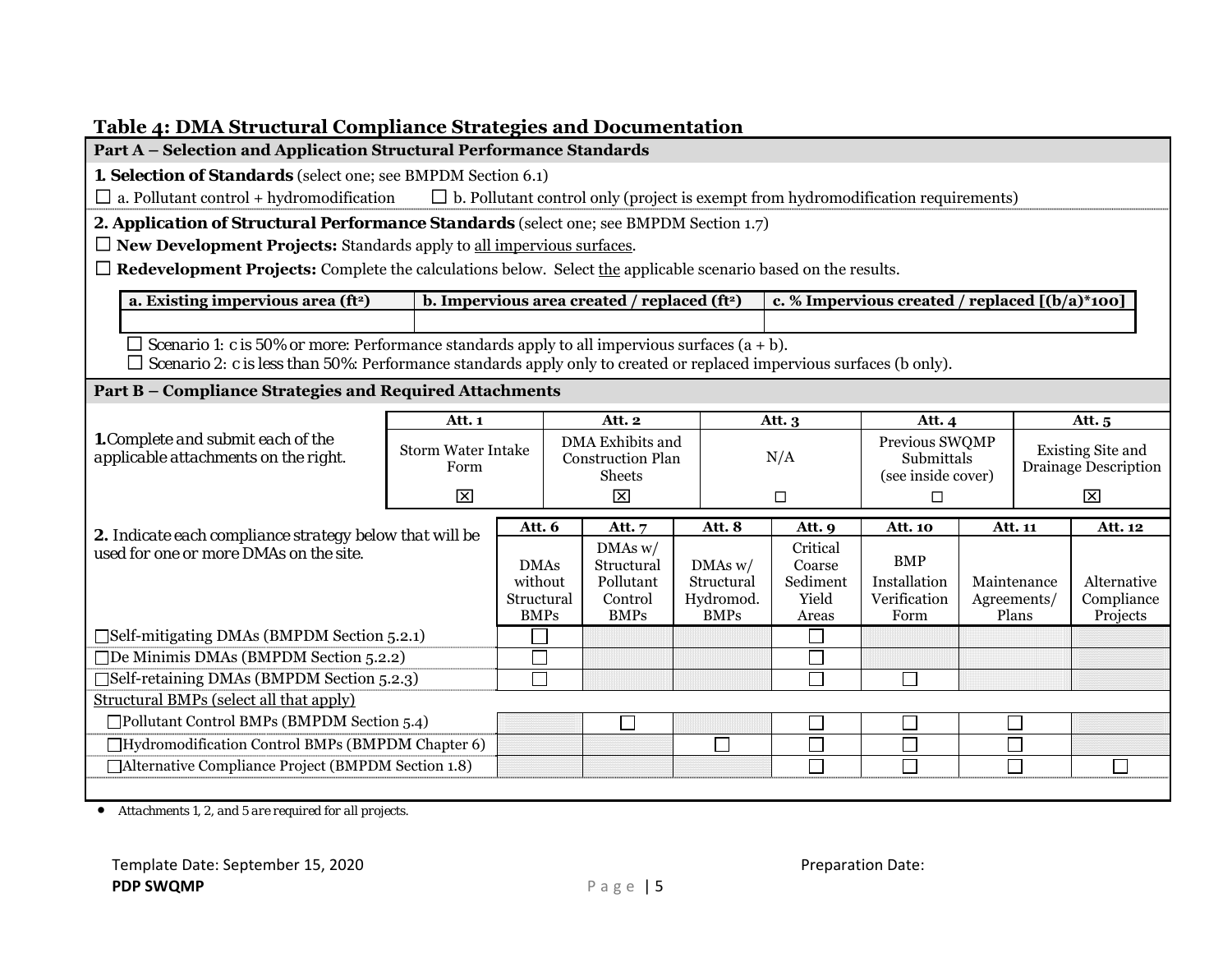## Table 5: Critical Coarse Sediment Yield Area (CCSYA) Requirements

- o Identify one applicable compliance pathway for the PDP below.
- o Document your selection in Attachment 9.

#### A. Hydromodification Management Exemption (BMPDM Sections 1.6 and 6.1)

#### $\Box$  PDP is Exempt from Hydromodification Management Requirements

Select if hydromodification management exemption was selected in Table 4 Part A.1.

#### **B. Watershed Management Area (WMAA) Mapping (BMPDM Appendix H.1.1.2)**

#### $\Box$  WMAA mapping demonstrates the following:

a. <5% of potential onsite CCYSAs will be impacted (built on or obstructed)

b. All potential upstream offsite CCYSAs will be bypassed

#### C. Resource Protection Ordinance (RPO) Methods (BMPDM Appendix H.1.1.1)

### $\Box$  RPO Scenario 1: PDP is subject to and in compliance with RPO requirements

a. Project requires one or more discretionary permits (RPO applicability is confirmed during discretionary review)

b. Onsite AND upstream offsite CCSYAs will be avoided and/or bypassed

#### $\Box$  RPO Scenario 2: PDP is entirely exempt/not subject to RPO requirements<sup>6</sup>

a. Project does not require discretionary permits

b. Project will bypass all upstream offsite CCSYAs (no requirements for onsite CCSYAs)

#### D. No Net Impact Analysis (BMPDM Appendix H.4)

 $\Box$  Project demonstrates no net impact to receiving waters

 $6$  Does not include PDPs utilizing exemption(s) via RPO Section 86.604(e)(2)(cc) or 86.604(e)(3).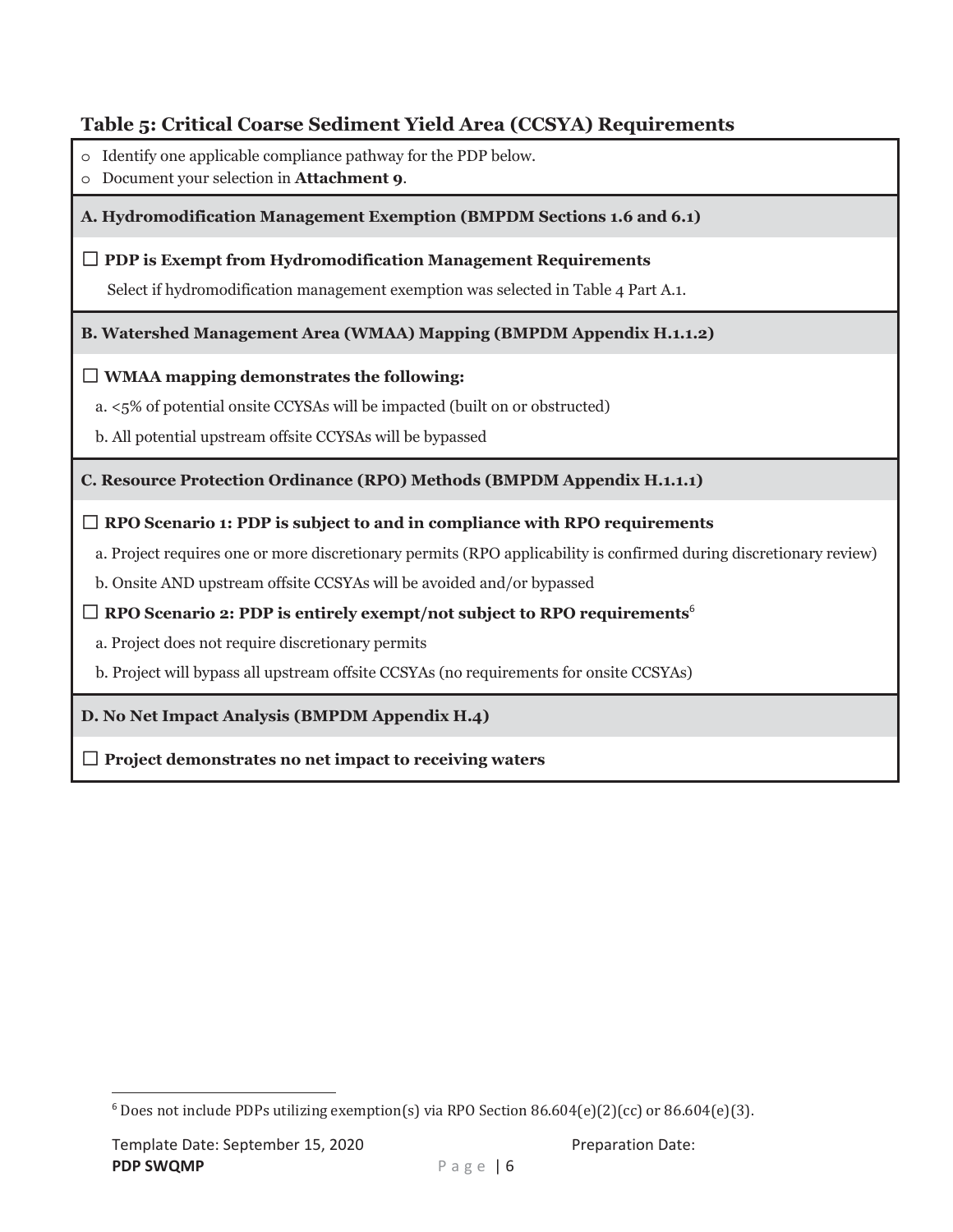| мишицин соцын аснон экогигисег эмп з<br><b>Minimum Required BMPs by Activity Type</b>                                                                         | <b>References</b>          |                        |  |  |
|---------------------------------------------------------------------------------------------------------------------------------------------------------------|----------------------------|------------------------|--|--|
| Select all applicable activities and at least one BMP for each.                                                                                               | Caltrans <sup>7</sup>      | <b>County of San</b>   |  |  |
| $\Box$ Erosion Control for Disturbed Slopes (choose at least 1 per season)                                                                                    |                            | <b>Diego</b>           |  |  |
| $\Box$ Vegetation Stabilization Planting <sup>8</sup> (Summer)                                                                                                | $SS-2$ , $SS-4$            |                        |  |  |
| $\Box$ Hydraulic Stabilization Hydroseeding (Summer)                                                                                                          | $SS-4$                     |                        |  |  |
| $\Box$ Bonded Fiber Matrix or Stabilized Fiber Matrix <sup>9</sup> (Winter)                                                                                   | $SS-3$                     |                        |  |  |
| $\Box$ Physical Stabilization Erosion Control Blanket (Winter)                                                                                                | $SS-7$                     |                        |  |  |
| Erosion control for disturbed flat areas (slope $\langle 5\% \rangle$                                                                                         |                            |                        |  |  |
| □ County Standard Lot Perimeter Protection Detail                                                                                                             | $SC-2$                     |                        |  |  |
| $\Box$ Use of Item A erosion control measures on flat areas                                                                                                   |                            | PDS 65910              |  |  |
|                                                                                                                                                               | SS-3, SS-4, SS-7<br>$SC-2$ | PDS 66011              |  |  |
| $\Box$ County Standard Desilting Basin (must treat all site runoff)                                                                                           | SS-6, SS-8                 |                        |  |  |
| $\Box$ Mulch, straw, wood chips, soil application<br>$\Box$ Energy dissipation (required to control velocity for concentrated runoff or dewatering discharge) |                            |                        |  |  |
|                                                                                                                                                               |                            |                        |  |  |
| $\Box$ Energy Dissipater Outlet Protection<br>Sediment control for all disturbed areas                                                                        | $SS-10$                    | RSD D-40 <sup>12</sup> |  |  |
|                                                                                                                                                               |                            |                        |  |  |
| $\Box$ Silt Fence                                                                                                                                             | $SC-1$                     |                        |  |  |
| $\Box$ Fiber Rolls (Straw Wattles)                                                                                                                            | $SC-5$                     |                        |  |  |
| $\Box$ Gravel & Sand Bags                                                                                                                                     | SC-6, SC-8                 |                        |  |  |
| $\Box$ Dewatering Filtration                                                                                                                                  | $NS-2$                     |                        |  |  |
| $\Box$ Storm Drain Inlet Protection                                                                                                                           | $SC-10$                    |                        |  |  |
| $\Box$ Engineered Desilting Basin (sized for 10-year flow)                                                                                                    | $SC-2$                     |                        |  |  |
| Preventing offsite tracking of sediment                                                                                                                       |                            |                        |  |  |
| $\Box$ Stabilized Construction Entrance                                                                                                                       | $TC-1$                     |                        |  |  |
| $\Box$ Construction Road Stabilization                                                                                                                        | $TC-2$                     |                        |  |  |
| $\Box$ Entrance/Exit Tire Wash                                                                                                                                | $TC-3$                     |                        |  |  |
| $\Box$ Entrance/Exit Inspection & Cleaning Facility                                                                                                           | $TC-1$                     |                        |  |  |
| $\Box$ Street Sweeping and Vacuuming                                                                                                                          | $SC-7$                     |                        |  |  |
| $\Box$ Materials Management                                                                                                                                   |                            |                        |  |  |
| $\Box$ Material Delivery & Storage                                                                                                                            | $WM-1$                     |                        |  |  |
| $\Box$ Spill Prevention and Control                                                                                                                           | $WM-4$                     |                        |  |  |
| $\Box$ Waste Management <sup>13</sup>                                                                                                                         |                            |                        |  |  |
| $\Box$ Waste Management Concrete Waste Management                                                                                                             | $WM-8$                     |                        |  |  |
| $\Box$ Solid Waste Management                                                                                                                                 | $WM-5$                     |                        |  |  |
| $\Box$ Sanitary Waste Management                                                                                                                              | WM-9                       |                        |  |  |
| $\Box$ Hazardous Waste Management                                                                                                                             | $WM-6$                     |                        |  |  |

Table 6 - Minimum Construction Stormwater BMPs

7 See Caltrans 2017 Construction Site Best Management Practices (BMP) Manual available at: https://dot.ca.gov/programs/construction/storm-water-and-water-pollution-control/manuals-and-handbooks <sup>8</sup> Planting or Hydroseeding may be installed between May 1st and August 15th. Slope irrigation must be in place and operable for slopes >3 feet. Vegetation must be watered and established prior to October 1st. A contingency physical BMP must be implemented by August 15th if vegetation is not established by that date. If landscaping is proposed, erosion control measures must also be used while landscaping is being established. Established vegetation must have a subsurface mat of intertwined mature roots with a uniform vegetative coverage of 70 percent of the natural vegetative coverage or more on all disturbed areas. % All slopes over three feet must have established vegetative cover prior to final permit approval.

<sup>10</sup> County PDS 659. Standard Lot Perimeter Protection Design System (Bldg. Division)

<sup>11</sup> County PDS 660. County Standard Desilting Basin for Disturbed Areas of 1 Acre or Less Bldg. Division

<sup>13</sup> Applicants are responsible to apply appropriate BMPs for specific wastes (e.g., BMP WM-8 for concrete).

 $12$  Regional Standard Drawing D-40 - Rip Rap Energy Dissipater (also acceptable for velocity reduction)